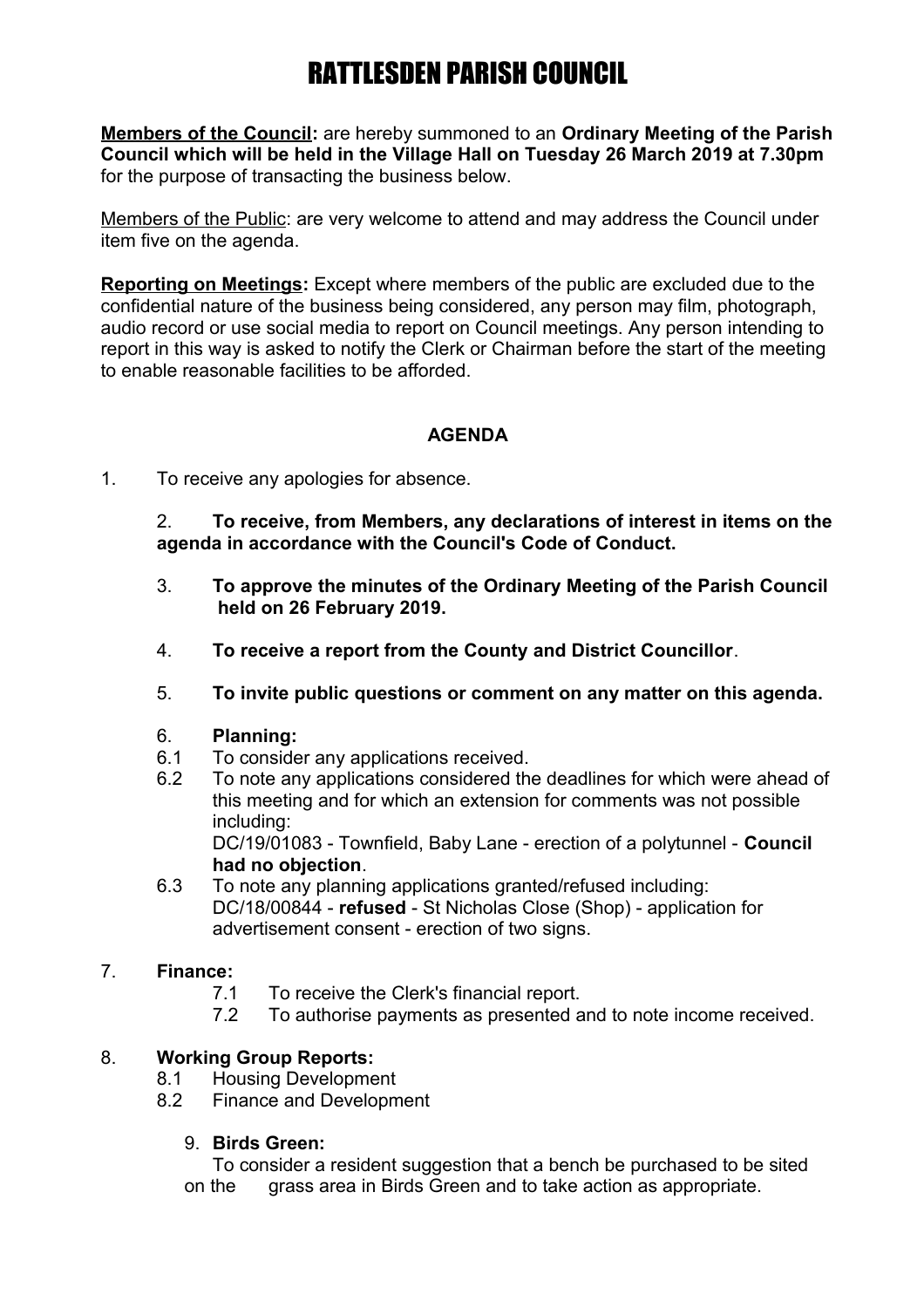## RATTLESDEN PARISH COUNCIL

#### 10. **Waste Bins:**

To consider the provision of an extra dog bin at the Playing Field and the potential purchase of additional litter bins.

#### 11. **Bottle Bank:**

To consider the purchase of signs to emphasise the purpose of the facility and to discourage the fly-tipping of inappropriate material.

#### 12. **Council Assets:**

To review the results of the annual inspections and to take action as appropriate.

### 13. **Council Governance:**

- 13.1 To consider any new legislation, codes or regulatory issues and to take action as appropriate.
- 13.2 To determine if any Council decisions or actions impact upon its risk register, policies and/or internal controls.

#### 14. **Correspondence:**

To consider the list of correspondence received and to take action as appropriate.

#### 15. **Matters to be brought to the attention of the Council either for information or for inclusion on the agenda of a future Ordinary Meeting.**

#### 16. **Next Meeting:**

To note that the next Ordinary Meeting of the Parish Council is scheduled for Tuesday 30 April in the Village Hall beginning at 6.45pm.

#### 17.**Motion to Exclude the Press and Public:**

To exclude the press and public from the meeting for agenda item 18 on the grounds that, while the decision was of public interest and would need to be recorded formally, the discussion leading to such decision would be likely to involve personal data which it was not in the public interest to disclose and which needed to be properly safeguarded on behalf of the individual concerned.

#### 18.**Parish Clerk:**

To conduct the annual review of the current salary of the post-holder, as required by the contract of employment, and to take action as appropriate.

Macel

Parish Clerk: Doug Reed, Proper Officer of the Council Address: Second Thoughts, Church Road, Elmswell IP30 9DY Tel: 07843850018